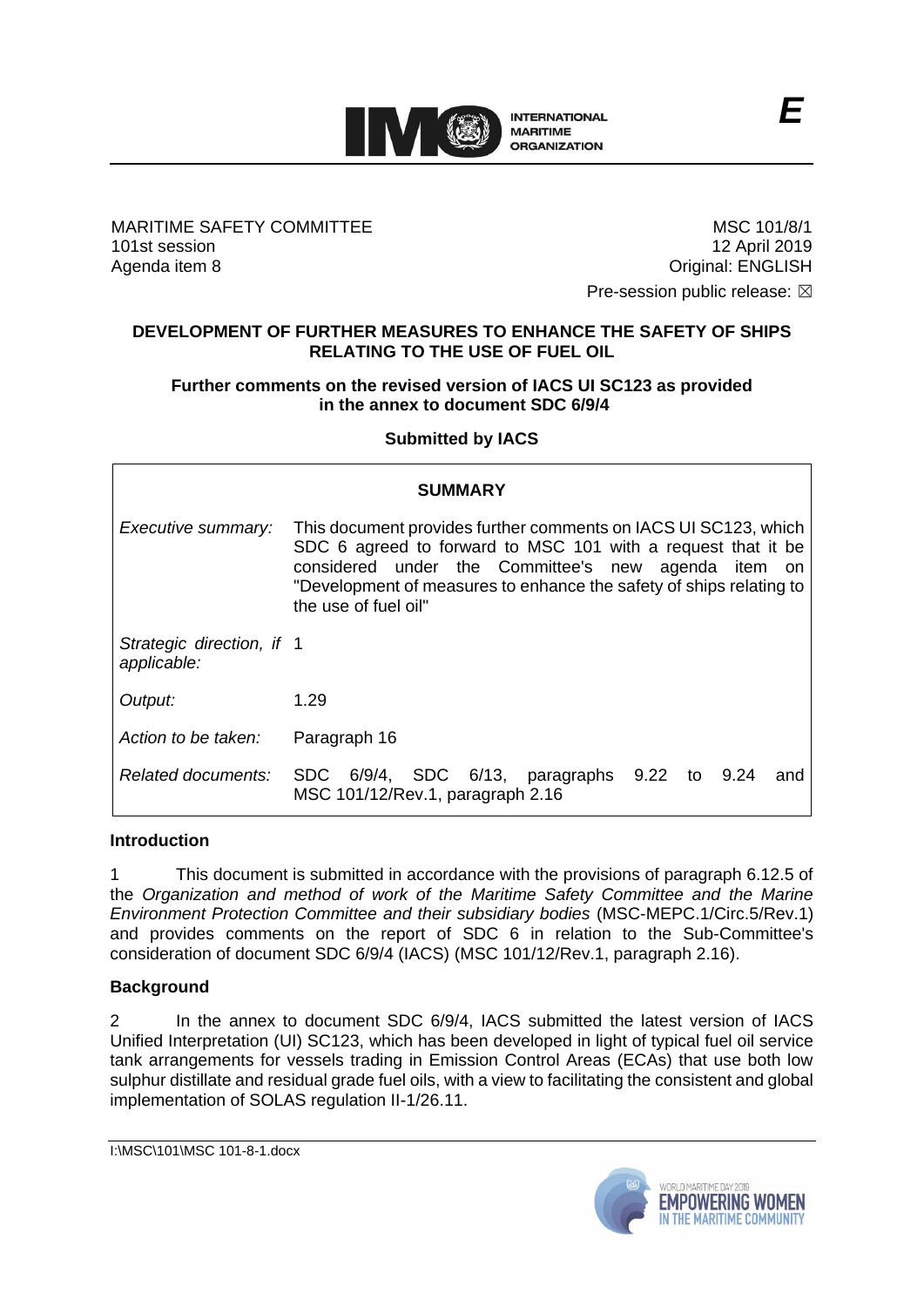3 At SDC 6, while some delegations supported the draft unified interpretation, in principle, others expressed concerns in regard to the provision requiring an emergency fuel changeover at a maximum of one hour, which was neither recommended by manufacturers nor considered to be safe when carried out on board (SDC 6/13, paragraph 9.23). Following discussion, the Sub-Committee agreed that this matter required further consideration and forwarded document SDC 6/9/4 to MSC 101 with a request that it be considered under the Committee's new agenda item on "Development of measures to enhance the safety of ships relating to the use of fuel oil" (SDC 6/13, paragraph 9.24).

## **Discussion**

4 SOLAS regulation II-1/26.11 requires two fuel oil service tanks for each type of fuel used on board necessary for propulsion and vital systems or equivalent arrangements, with a capacity of at least eight hours at maximum continuous rating of the propulsion plant and normal operating load at sea of the generator plant.

5 This SOLAS regulation was introduced as a result of the investigation into the accident on **MV Braer** in January 1993, which was caused by contamination of the fuel oil service tank with rain or sea water via a broken air pipe.

6 Consequently, IACS understands that the issue addressed by SOLAS regulation II-1/26.11 is catastrophic contamination of the fuel, which may cause the main engine and auxiliaries to stop. In such a condition, before restarting the propulsion, flushing the fuel supply and injection system from the contaminated fuel oil will require a significant amount of time. Only after this operation has been completed can the engine be supplied with fresh fuel oil, from an alternative service tank, and then re-started. Consequently, in this context, the time for changing over from one fuel to another is not a critical parameter. The previous revision (Rev.3) of IACS UI SC123 was based on the above rationale, and this was endorsed by the Committee in MSC/Circ.1176 (and subsequently MSC.1/Circ.1464).

7 However, IACS considers it should be recalled that when IACS UI SC123 was first developed, each onboard machinery component (main engine, auxiliary engines, boiler etc.) normally operated on one fuel type, e.g. a residual fuel for the main engine and either a residual fuel or a distillate fuel for the auxiliary engines.

8 Following entry into force of MARPOL Annex VI and the introduction of Emission Control Areas (ECAs), ships operating both inside and outside of ECAs may comply with regulation 14 of MARPOL Annex VI by using different fuels inside and outside of the ECA. The difference in the fuel used may just be the different sulphur content of the fuels or may be different fuel grades, i.e. residual fuel or distillate fuel. Such scenarios were the catalyst for IACS to develop a new revision of UI SC123.

9 When considering ships operating with different fuels, the intention of the latest version of IACS UI SC123, as provided in the annex to document SDC 6/9/4, is first to clarify that fuel oils that only differ by sulphur content are not to be considered as different "types" of fuel in the context of the SOLAS regulation II-1/26.11, as they may be used interchangeably in an emergency according to regulation 3 of MARPOL Annex VI. IACS UI SC123 clarifies this issue by not distinguishing between service tanks containing Residual Marine Fuel (RMF) or Low Sulphur Residual Marine Fuel (LSRMF); and not distinguishing between service tanks containing Distillate Marine Fuel (DMF) or Low Sulphur Distillate Marine Fuel (LSDMF).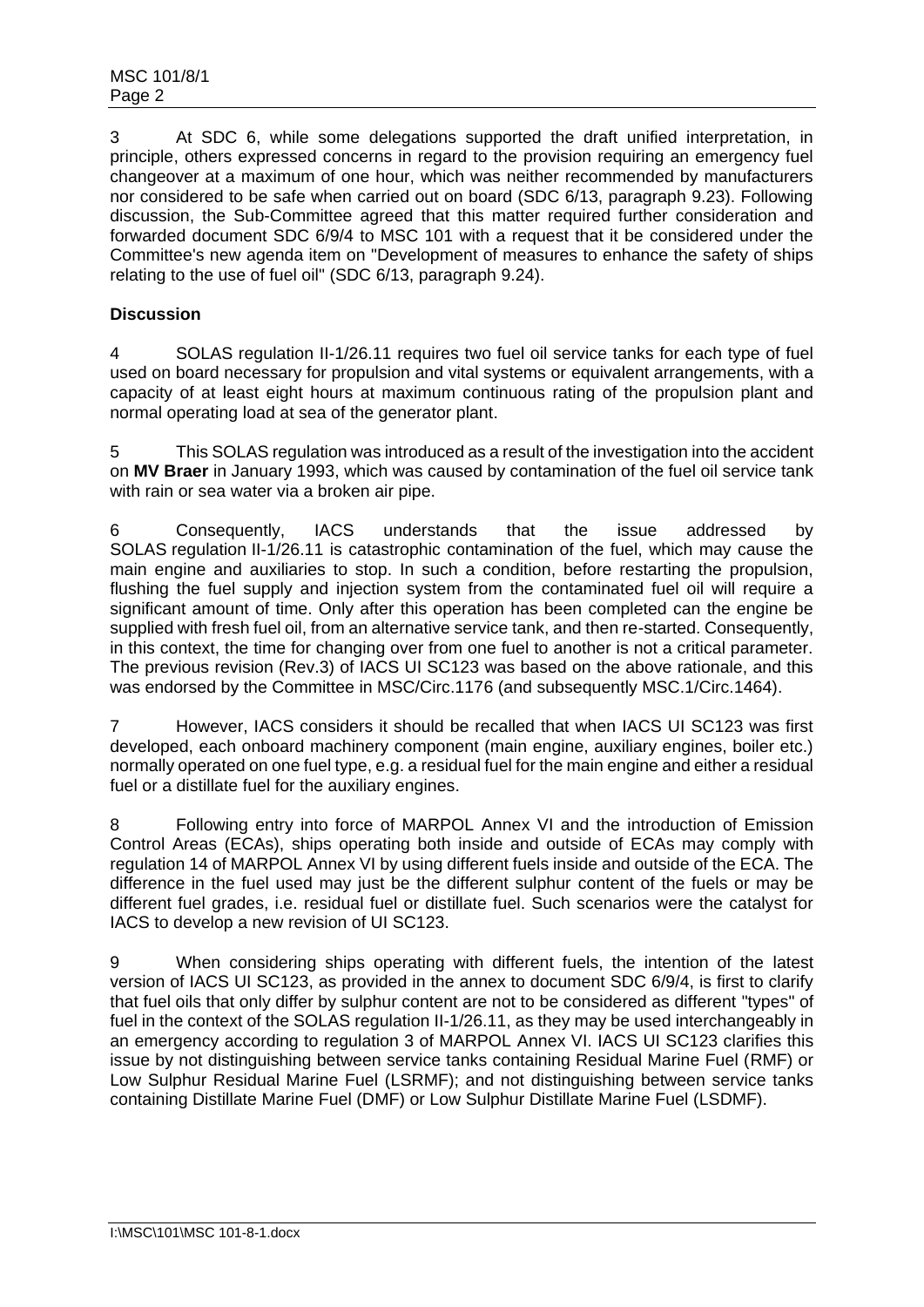10 The other way around, and as indicated in Rev.3 of UI SC123, the premise for applicability of the UI is that rapid fuel changeover can be performed on ships that are using different grades of fuels. However, the entry into force of MARPOL Annex VI and the consequential introduction to the marine market of low viscosity DMF (min. 2 cSt  $@$  40°C) has introduced more challenges than was the case for the DMF used as bases for the previous UI SC123 (typical MDO viscosities ranged from 6-11 cSt).

11 It is to be noted that normally a changeover from RMF to LSDMF, and vice-versa, does not allow for simply opening one valve and then changing over. In order to prevent thermal shock, the fuel temperature gradient needs to be controlled. In this regard, engine manufacturers' quidelines advise not to exceed  $2^{\circ}$ C per minute. This implies that going from DMF at an ambient temperature of 20 $^{\circ}$ C to RMF having an injection temperature of 150 $^{\circ}$ C, requires approximately one hour. The other way around (RMF to DMF) is similar, but DMF coolers may also need to be activated. In some cases, separate fuel supply pumps need to be used. IACS UI SC123 is not intended to cover the changeover procedure already addressed in MARPOL Annex VI, but to cover the case of the loss of one of the ship's fuel service tanks, as addressed in SOLAS regulation II-1/26.11.

12 Therefore, taking into account the foregoing, IACS considers that the conditions for accepting an arrangement with less than two service tanks for each type of fuel as an equivalent arrangement are the possibility to carry out an emergency changeover; and the capacity to operate on either fuel in all normal operating conditions. Additionally, IACS considers that the emergency fuel changeover should be carried out as quickly as is safe and practicable to do so, taking into consideration the machinery manufacturer's recommendations for safe changeover (e.g. allowable rate of fuel temperature change to prevent thermal shocks); and preferably within one hour.

13 Regarding the capacity of the tanks, IACS understands that the intent of SOLAS regulation II-1/26.11 means each ship is to have an arrangement that allows operation of all the essential machinery for at least eight hours with either tank out of service. The tank arrangement is therefore to take into account that tanks used may contain RMF or DMF. The capacities indicated in paragraphs 1.2 and 2.2 take into account the above understanding. The capacities indicated in paragraph 2.2, however, may require a clarification that is provided in paragraph 15 below.

14 Paragraph 2.2 addresses the case that the main engine may use either RMF or DMF, whereas the auxiliary engines can only use DMF. When the ship is outside an ECA or otherwise runs the main engine and boiler on RMF, in case of contamination of the RMF tank, the arrangement in paragraph 2.2 ensures availability of two DMF tanks, each allowing four hours of operation of the main engine and boiler, and eight hours of operation of the auxiliary engines. As a result, the eight hours criteria is satisfied after changeover from one grade of fuel to the other one by sequentially using both the DMF tanks. The case of contamination of one DMF tank is easily addressed by changing to the other DMF tank. When the ship is inside an ECA or otherwise runs the main engine on DMF, in case of contamination of one DMF tank, the arrangement in paragraph 2.2 ensures availability of the RMF tank, and the other DMF tank; the first allowing eight hours of operation of the main engine and boiler, and the latter allowing eight hours of operation of the auxiliary engines. As a result, the eight hours criteria is satisfied after changeover of the main engine from one grade of fuel to the other one. The case of contamination of the RMF tank has no impact because it is not in use.

15 Since SDC 6, IACS has realized that there is an opportunity to improve the clarity of its UI SC123, and it is proposed that the UI is now considered together with the following corrections (shown as additions/deletions):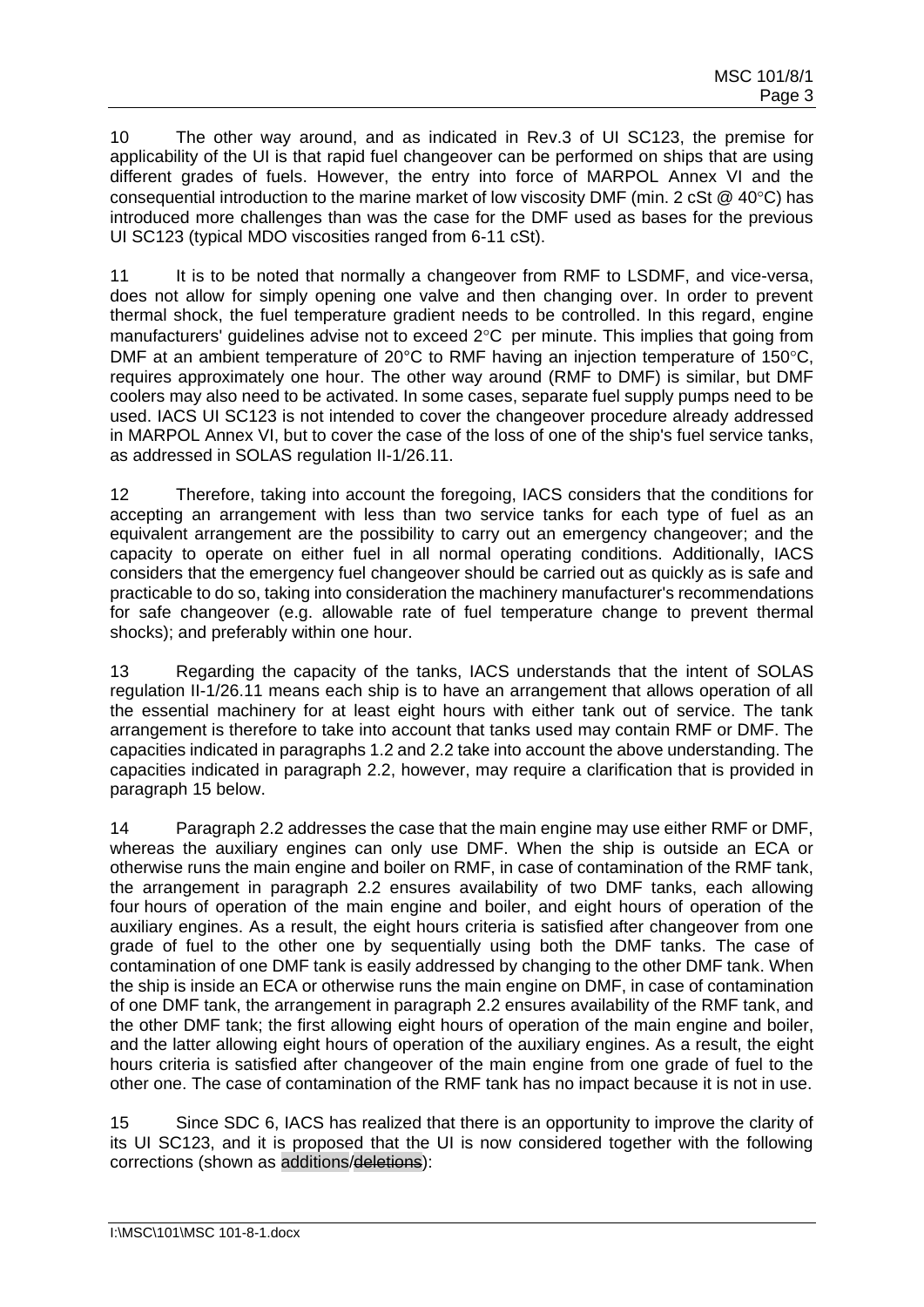### **"1.2 Potential equivalent arrangement\***

| RMF/LSRMF Serv. TK<br>Capacity for at least 8 h | DMF/LSDMF Serv. TK<br>Capacity for at least 8 h |  |
|-------------------------------------------------|-------------------------------------------------|--|
| Main Eng.+                                      | Main Eng.+                                      |  |
| Aux Boiler +                                    | Aux Boiler +                                    |  |
| Aux Eng                                         | Aux Eng                                         |  |
|                                                 | $\bigcap$ operation                             |  |

#### **2. Example 2**

**2.1 Requirement according to SOLAS – Main Engine(s) and Auxiliary Boiler(s) can operate on both fuels, but actually use Residual Marine Fuels (RMF and LSRMF) outside ECAs and Distillate Marine fuels (DMF and LSDMF) within ECAs. Auxiliary Engines can only operate on Distillate Marine fuels (DMF and LSDMF) (multiple fuel ship)**

| <b>RMF<del>/LSRMF</del></b><br><b>RMFASRME</b><br>Serv. TK 2<br>Serv. TK 1<br>Capacity for at<br>Capacity for at<br>least 8 h<br>least 8 h<br>Main Eng.+<br>Main Eng.+<br>Aux Boiler<br>Aux Boiler | DMF/LSDMF<br>Serv. TK 1<br>Capacity for at<br>least 8 h<br>Main Eng.+<br>Aux Boiler +<br>Aux Eng | DMF/LSDMF<br>Serv. TK 2<br>Capacity for at<br>least 8 h<br>Main Eng.+<br>Aux Boiler +<br>Aux Eng |
|----------------------------------------------------------------------------------------------------------------------------------------------------------------------------------------------------|--------------------------------------------------------------------------------------------------|--------------------------------------------------------------------------------------------------|
|----------------------------------------------------------------------------------------------------------------------------------------------------------------------------------------------------|--------------------------------------------------------------------------------------------------|--------------------------------------------------------------------------------------------------|

### **2.2 Potential equivalent arrangement\***

| <b>RMFASRME</b><br>Serv. TK<br>Capacity for at<br>least 8 h<br>Main Eng.+<br>Aux Boiler | DMF/LSDMF<br>Serv. TK 1<br>Capacity for at<br>Least:<br>4 h Main Eng. +Aux Boiler +<br>Aux. Eng<br>or and<br>8 h Aux Eng<br>whichever is greater | DMF/LSDMF<br>Serv. TK 2<br>Capacity for at<br>Least:<br>4 h Main Eng. + Aux Boiler +<br>Aux Eng<br>or <del>and</del><br>8h Aux. Eng<br>whichever is greater |
|-----------------------------------------------------------------------------------------|--------------------------------------------------------------------------------------------------------------------------------------------------|-------------------------------------------------------------------------------------------------------------------------------------------------------------|
|                                                                                         |                                                                                                                                                  |                                                                                                                                                             |

\*Conditions apply – see paragraph 3 below.

**3.** The potential equivalent arrangements in 1.2 and 2.2 are acceptable, provided the propulsion and vital systems which use the two types grades of fuel support an emergency fuel changeover and are capable of operating in all normal operating conditions at sea with both types grades of fuel. The emergency fuel changeover, including the following, should be able to be carried out as quickly as is safe and practicable taking into consideration the machinery manufacturer's recommendations for change over (e.g. allowable rate of fuel temperature change to prevent thermal shocks) and preferably within the time not exceeding one hour:

> − Taking into consideration the machinery manufacturers recommendations for safe change over (e.g. prevention of temperature shock)"